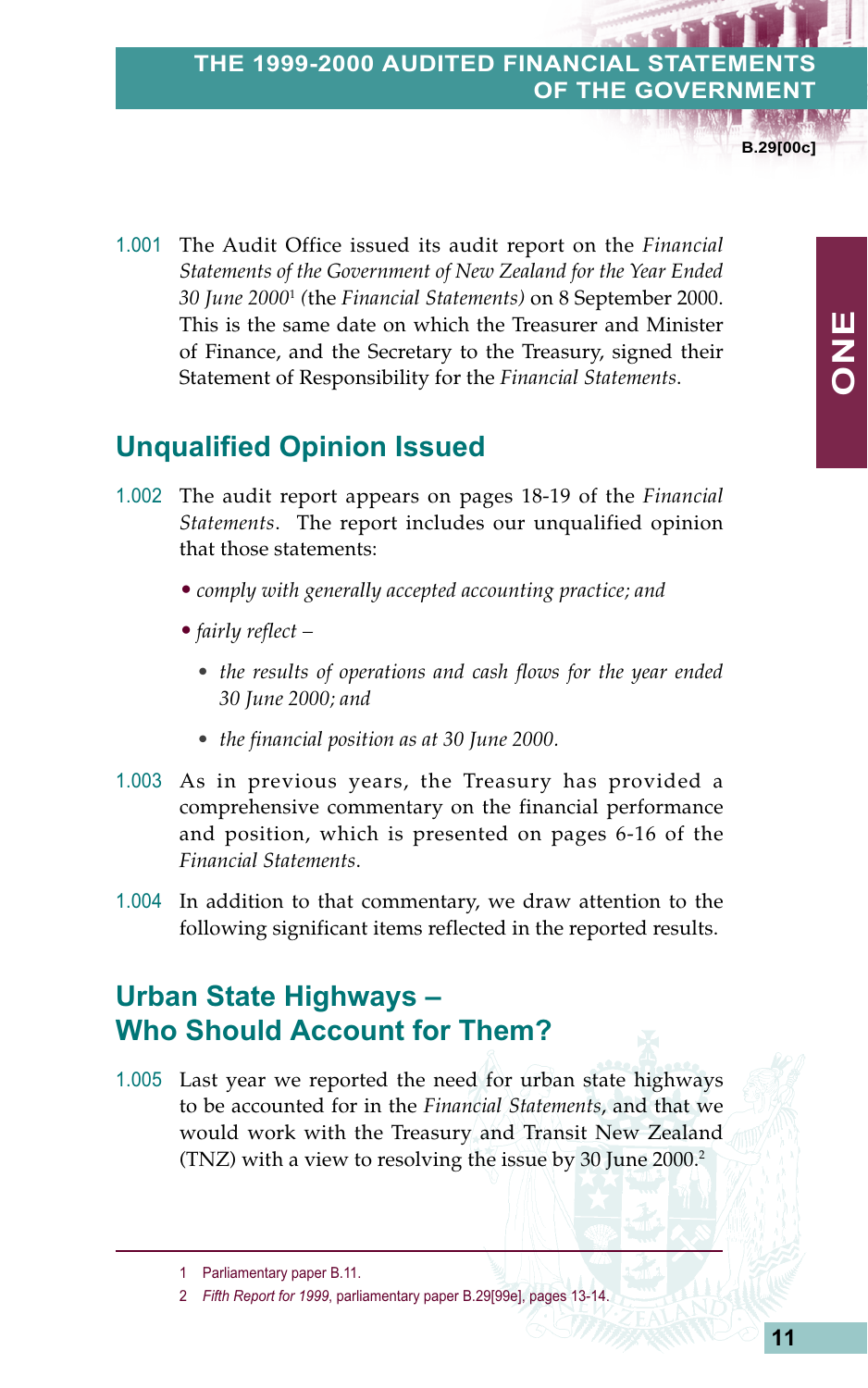1.006 TNZ has legal opinions that indicate that the Crown owns rural state highways and motorways and local authorities own urban state highways. The latter have a value based on depreciated replacement cost of approximately \$1,300 million.

- 1.007 However, many local authorities do not account for urban state highways within their financial statements because TNZ fully funds the state highway network and, in their view, TNZ effectively has control of the asset. At present, many of these roads are not accounted for in either the Crown's or local authorities' financial statements.
- 1.008 With the expected issue in late-2000 or early-2001 of a Financial Reporting Standard on Accounting for Property, Plant, and Equipment (see also paragraph 1.010 below), changes may be required to valuation methodologies presently applied to roading. Again, we will work with TNZ and the Treasury to resolve any issues arising.
- 1.009 As a result of discussions between the three parties, and a further review of the information needed to reliably record an opening balance for the value of urban state highways in the *Financial Statements*, it has been agreed to defer first recognition of these assets until 30 June 2001.

### **Accounting for Property, Plant, and Equipment, and Other Valuation Issues**

- 1.010 We believe that progress needs to be made on a number of matters as a result of the expected issue of a Financial Reporting Standard on Accounting for Property, Plant, and Equipment, and the pending move to full consolidation of SOEs and Crown entities in the *Financial Statements*. These matters include:
	- Consistently applying throughout the Crown reporting entity the "fair value" approach to valuing assets that we anticipate the Financial Reporting Standard will advocate.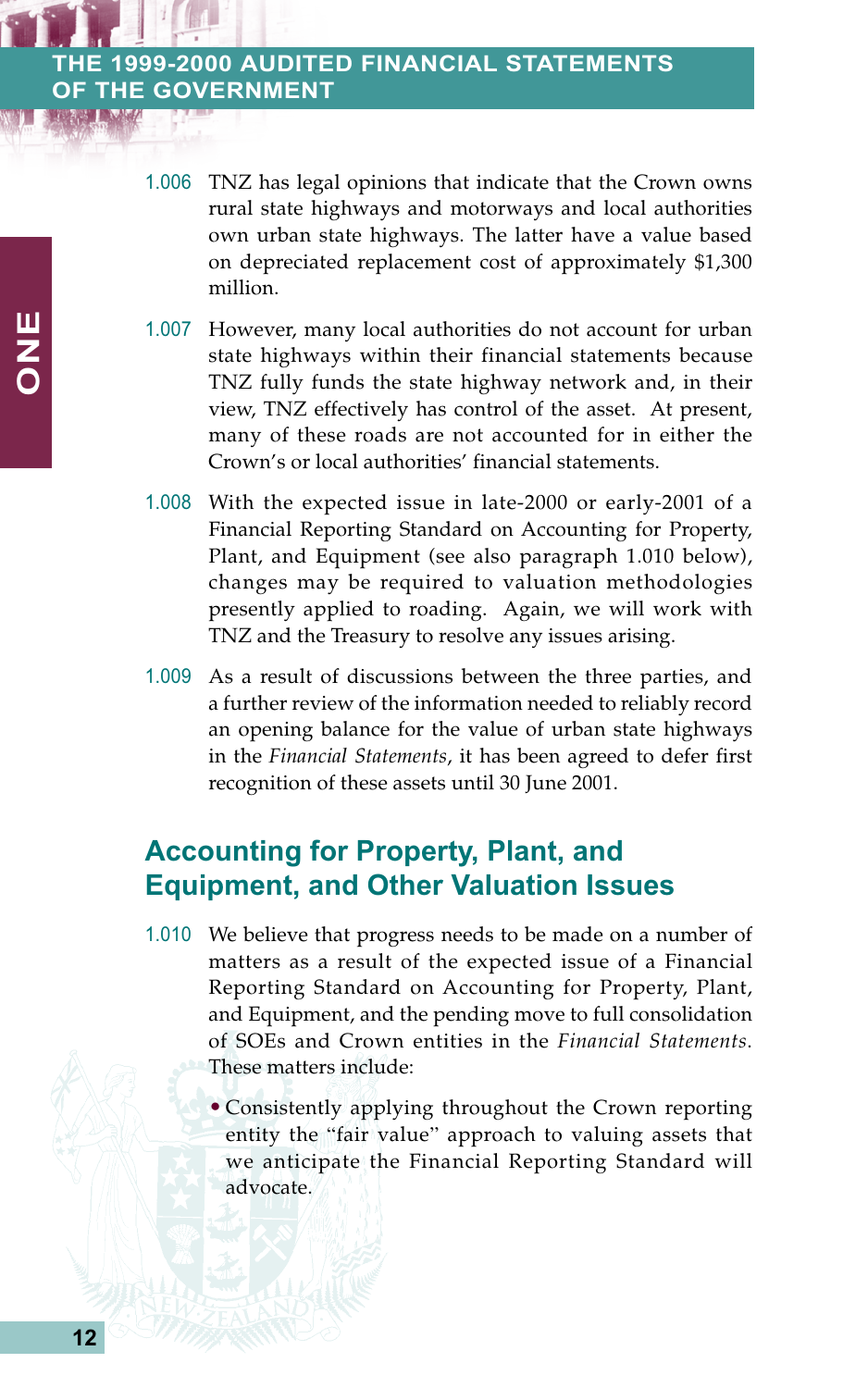**B.29[00c]**

**ONE**

• Reviewing the various valuation methodologies that are in use to ensure consistency among the components that make up the Crown reporting entity. The unfunded liability balances of the Accident Compensation Corporation and the Government Superannuation Fund are two examples that have already been addressed.

## **Provisions, Contingent Liabilities, and Contingent Assets**

- 1.011 The recent approval of a Financial Reporting Standard on Provisions, Contingent Liabilities, and Contingent Assets<sup>3</sup> has significant implications for the accounting treatment of such items. Every organisation making up the Crown reporting entity will need to ensure that their accounting policies and treatments comply with the standard for the year ending 30 June 2002.
- 1.012 We raised this issue last year in the context of environmental liabilities<sup>4</sup> (such as the cost of cleaning up contaminated sites). We asked our auditors to discuss it with Crown reporting entities and local authorities, the results of which indicate that local authorities have a greater awareness of (that is, identifying, quantifying, and recording) potential environmental liabilities than Crown reporting entities.
- 1.013 Our concerns for Crown reporting entities are that:
	- individual entities may not have identified all of the environmental provisions and contingencies for which they are responsible that will collectively flow through to the *Financial Statements*; and
	- the Crown may have residual environmental obligations that have not yet been identified.
- 1.014 We understand that the Treasury will be issuing guidance to Crown reporting entities on the impact of the proposed Financial Reporting Standard. For our part, we will continue to have our auditors work closely with individual entities in order to assist future compliance with the standard.

<sup>3</sup> FRS-15: *Provisions, Contingent Liabilities and Contingent Assets*, November 2000.

<sup>4</sup> *Fifth Report for 1999*, page14.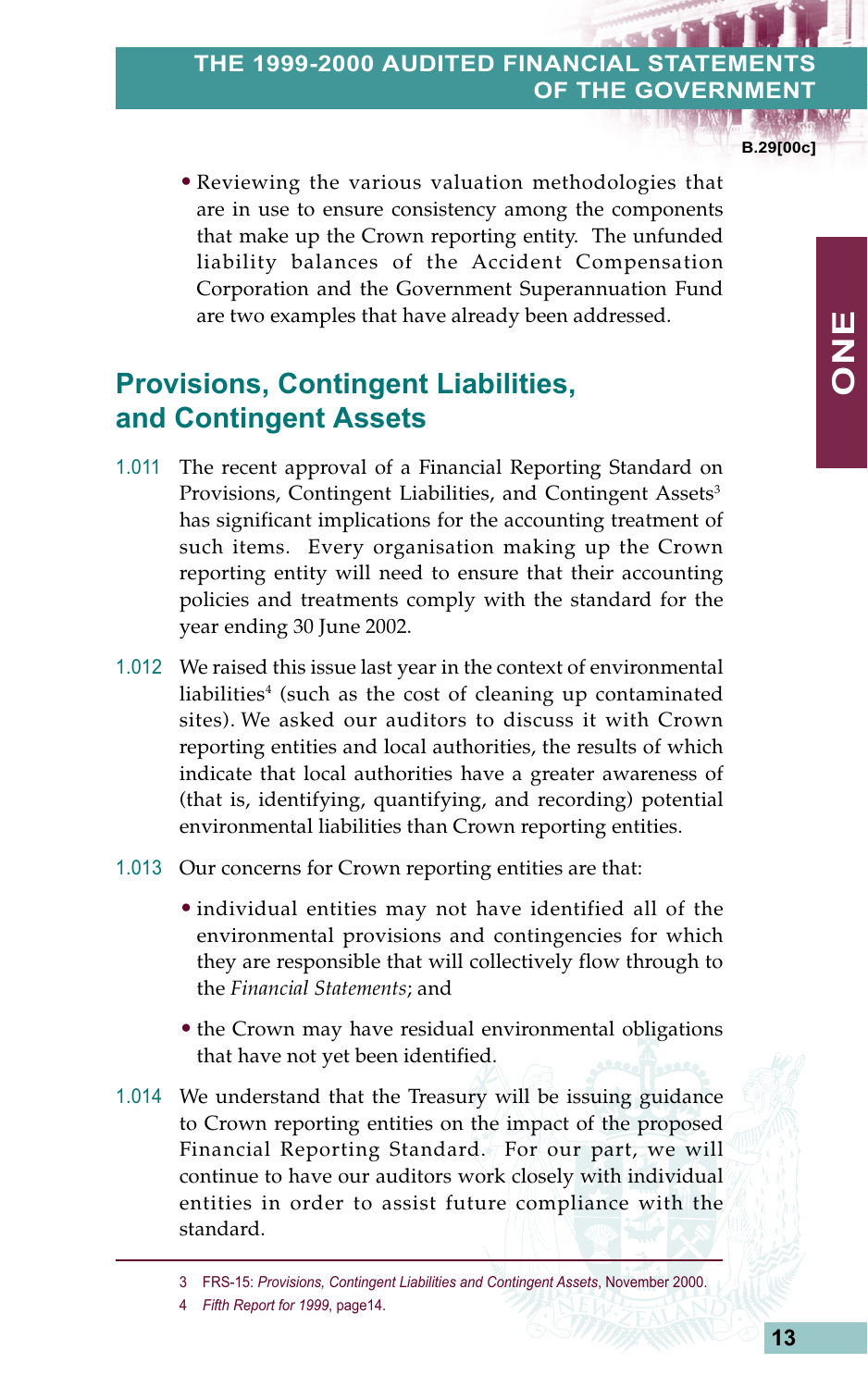#### **Student Loan Debt**

- 1.015 Current and former tertiary students owed the Crown \$3,523 million (after providing for doubtful debts) as at 30 June 2000. This asset is shown under Advances in the Crown's Statement of Financial Position and is analysed in Note 7 to the *Financial Statements*. 5
- 1.016 Outstanding student loan debt is a significant asset for the Crown that has grown rapidly, as illustrated in Figure 1.1.

#### *Figure 1.1 Student Loan Debt 1995-2000*



1.017 Total student loan debt is projected to grow at a similar rate in future years. Last year we raised questions as to the level and extent of information – such as profiles of the age, individual amounts outstanding, and expected maturities – that it is appropriate to disclose. We discuss our answers to those questions on pages 59-62.